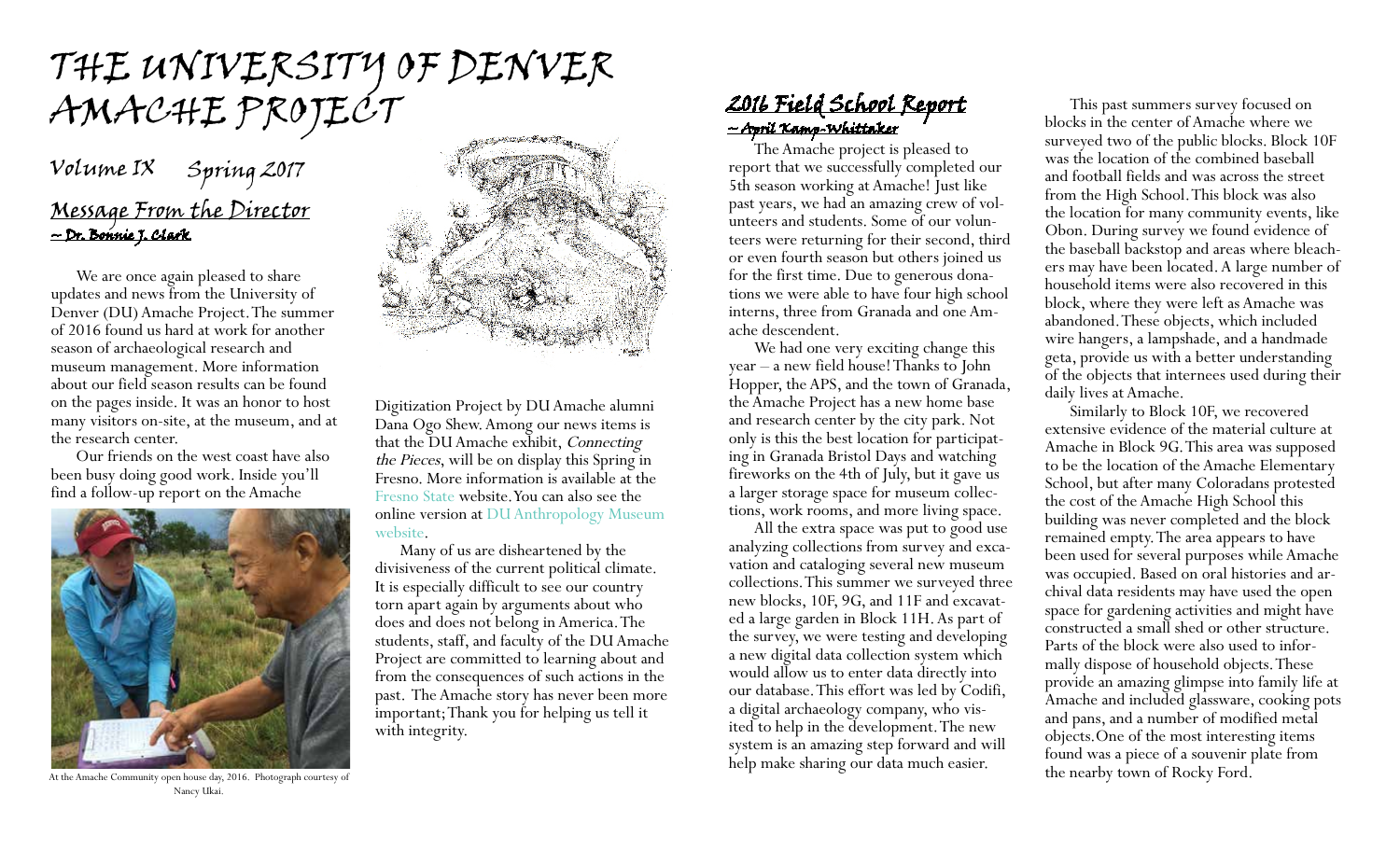The final block to be surveyed was 11F, the residential block south of the sports fields. Residents of this block were mainly from communities north of San Francisco. Several of the types of artifacts found in Block 11F, including more wire hangers8i and a second geta, were similar to those found in Block 10F indicating that residents of 11F may have started throwing their trash into the sports fields. Shortly before Amache closed garbage pick-up was stopped, leaving residents to figure out how to dispose of household and messhall refuse. Leaving it in a nearby non-<br>residential block would have been one way of<br>keeping the area around families and households clean and free of debris. During survey we found a number of barracks gardens, one of which contained both a pond and is where we found the geta. Many of the gardens in 11F are unique because they incorporate nonlocal stones like basalt or quartz.

The garden in 11H was selected for test excavation because it was located on the back of a barrack and faced the road, making it a very public garden. From the surface we could see three evenly spaced trees and several upright concrete slabs. Excavations revealed that the line of trees originally extended down the length of the garden and one was transplanted from along the Arkansas River. The garden displayed both traditional Japanese and American aesthetics with both a "standing stones" element and a line of plant- ed trees.

At the Amache Museum, students and volunteers worked to catalogue new col- lections and move existing ones to the new Amache Research Center. A total of 30 new

objects and archival pieces that had been donated in the past year were added to the collection. We also took a complete inven-<br>tory of the collections, made sure that ev-<br>erything was in the computer system, took photographs, and made new storage boxes to protect the collections. Collection were<br>then moved to their new home at the Amache Research Center where they will be better preserved in a more climate con- trolled environment and easier to access for research and viewing by families.

Research from the 2016 season will be used in Sabreina Slaughter's masters thesis (see next article), and supports the research done by Rebecca Cruz for her masters on museums and communities. April Kamp-Whittaker will also be using the data as part of her PhD research at Arizona State University where she is looking at social networks and community interaction at Amache.

Ending the summer with two open house days is always a highlight. The first day started with a bang as a giant storm swept through the site forcing crew and visitors to take shelter in the reconstructed barrack. Serendipitously, this became a great chance to talk about life in the bar- racks and experience firsthand what they were like in a storm. Despite the inclem-<br>ent weather we had a strong turn out on<br>both days of the open house with 110 visitors traveling from California, Colorado and beyond. We hope to see many more of you at our next field season in 2018 which will mark 10 years of the University of Denver Amache Project.

### Amache Digitization Project ~ Dana Ogo Shew

Thanks to the Amache Digitization Project more than 350 items will be added to the Amache Museum's digital collection! The Amache Digitization Project was funded by a National Endowment for the Humanities grant, led by Dana Ogo Shew and Adrian Praetzellis of Sonoma State University, with contributions from the Sonoma County JACL and the Enmanji Buddhist Temple. The project's goal was to digitally record and preserve objects and items from Amache. Throughout 2016 the project hosted several digitization events during which more than 350 objects including photos, yearbooks, dance invitations, yucca root vases, portraits, shell bead necklaces, wood carvings, and more, were digitally scanned or photographed. The digital copies of these objects



Photo provided by Nicolas Grizzle



and items now make up the Amache Digitization Project Collection which will be shared with the Amache Museum, densho. Photo provided by Nicolas Grizzle

org, and the Sonoma State University Library Special Collection. The Sonoma State University Library is a part of a California State University System-wide digitization project known as the CSU Japanese American Digitization Project. The project aims to improve access to CSU archival collections relating to Japanese American history by making digital collections from the 14 participating campuses available online on one site: <www.csujad.com>. The digitized items collected by the Amache Digitization Project will eventually be accessible through this site.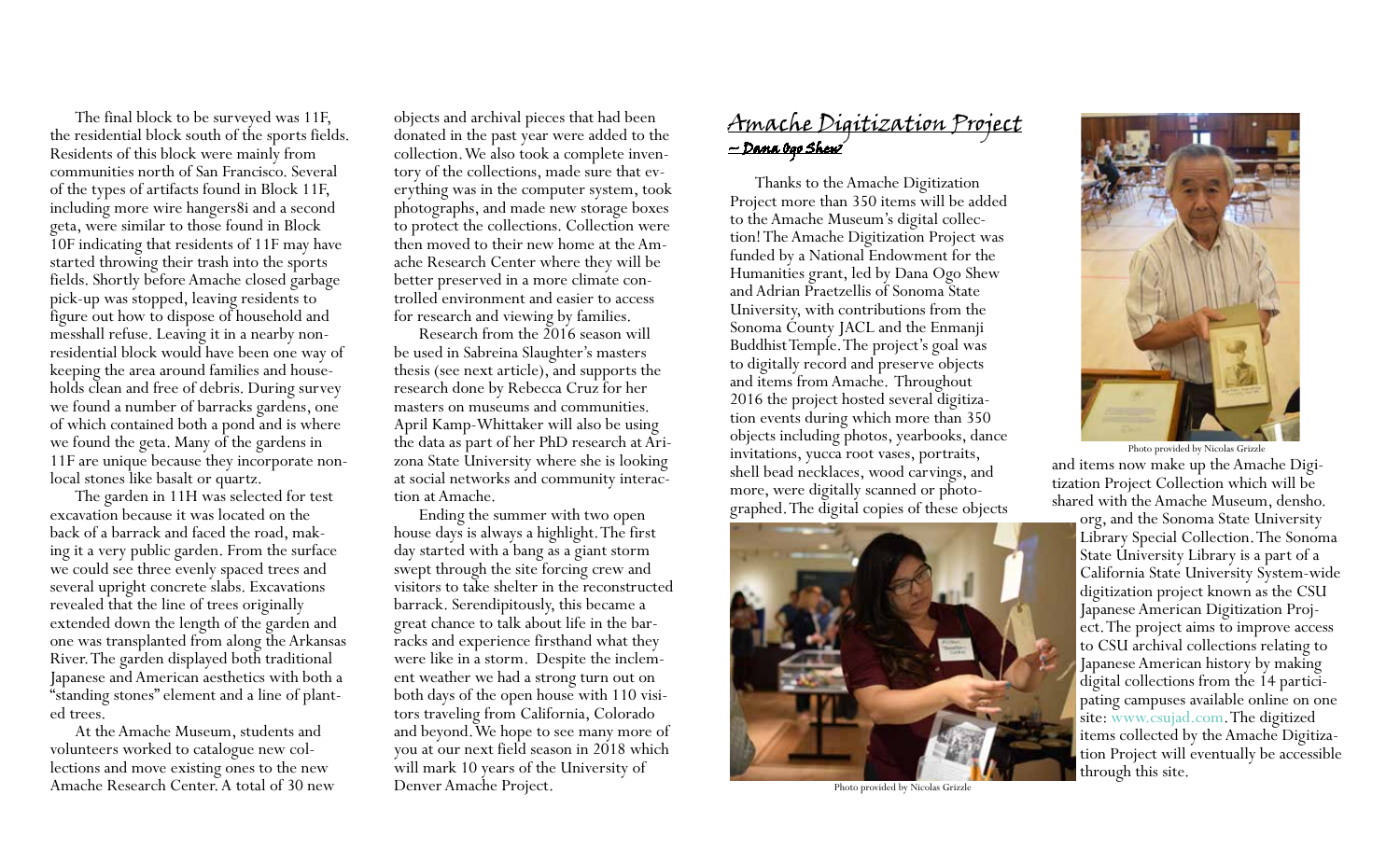In addition to digitizing Amache items, the Amache Digitization Project also developed an exhibit using objects discovered during the project that showcased the creativity and resilience of Amache residents. The exhibit, co-curated by April Kamp-Whittaker and Dana Ogo Shew, was on display at the Sonoma State University Library Gallery from August 23 through December 22, 2016. The opening reception for the exhibit drew a crowd of more than 200 people and the exhibit was one of the most attended exhibits in the Gallery's history. Interest and support for the exhibit and project has led to a second showing of the exhibit at the Oakland Asian Cultural Center in Oakland Chinatown upcoming in June 2017.

Many thanks to those who generously shared their objects, stories, and time to this project. The project was a great success because of the involvement of many former Amacheans and their descendants, donors, volunteers, and supportive members of the community.

Please contact Dana Ogo Shew at  $\text{show}(\widehat{a}_s$ sonoma.edu for more information about the exhibit and related events at the Oakland Asian Cultural Center.



Photo provided by Rich Adao

#### The Greatest Grater ~ Sabreina Slaughter

Food is important for basic survival but is also an important part of every culture. This summer I dedicated my time to learning more about the everpresent Japanese food culture at Amache. My thesis research uses archaeology as a method for gathering data on differences that might be present between blocks occupied by internees who initially lived in rural and urban communities. During investigation of Block 9G myself and the members of the 2016 field school recorded many items, discarded as refuse, that not



Director Bonnie Clark teaches survey crew about ceramics



also were repurposed for food preparation. Crew Surveys Block 9G

This academic year, while investigating the importance of food culture to individuals in environments of restrictive domination, especially in European colonies, I noticed a lot of parallels between the mechanisms of colonization and World War II Japanese American relo-

> cation and internment. The similarities shared by colonies and internment camps are driven and rationalized by human fear of the other. The dynamics of colonization that are paralleled in internment include enculturation programs, native relocation programs, and demographic control. Enculturation could be something akin to the War Relocation Authority's insistence on hiring Caucasian teachers only for education at Amache, and obviously, relocation and confinement was a priority for internment. Another parallel that struck me was the control over the demographics of the population of Japanese internment camps. This was achieved by moving men of a certain age and those who did